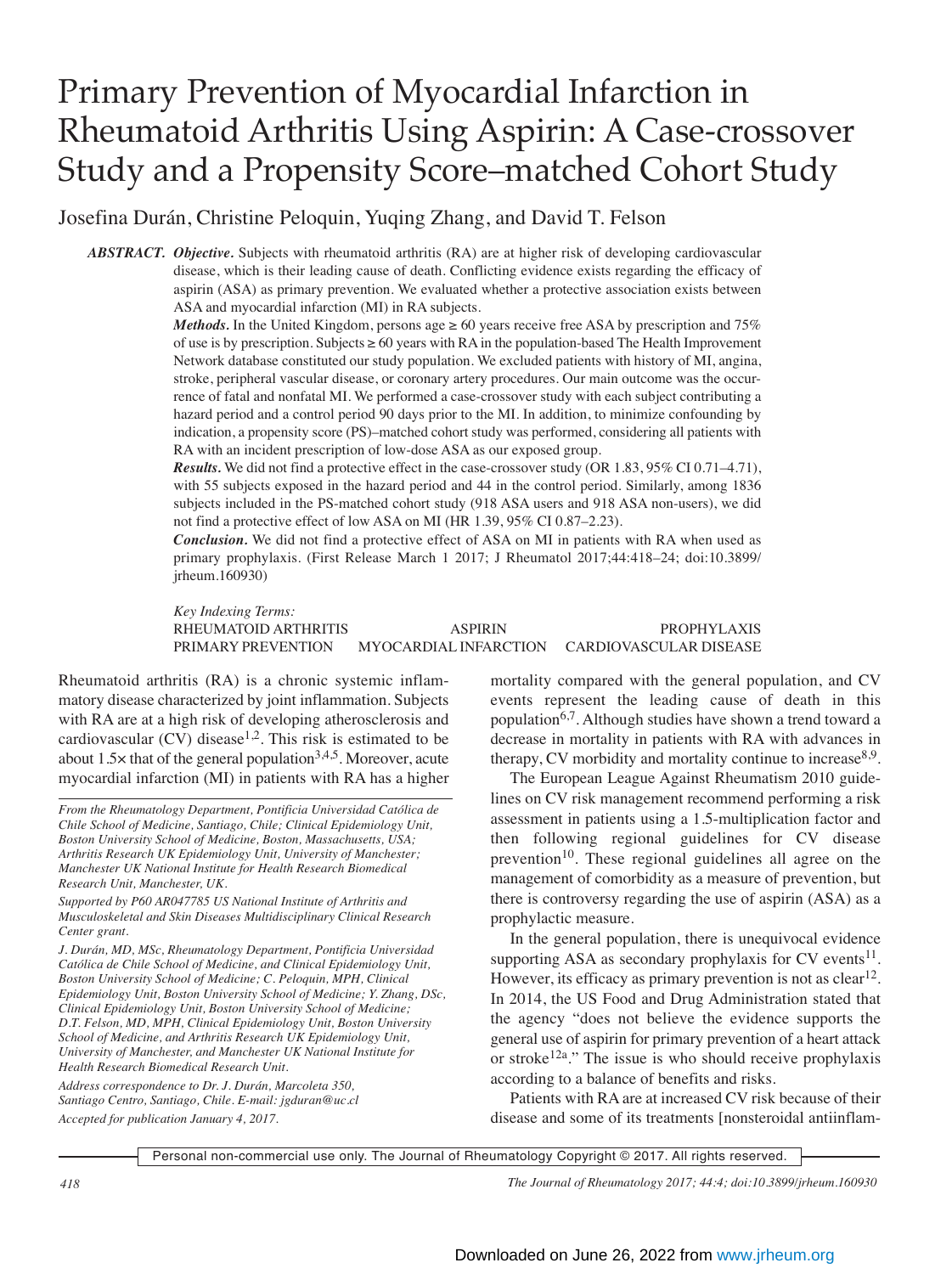matory drugs (NSAID), corticosteroids $]^{13,14,15}$ , but at the same time have additional risks for adverse events with the use of ASA because of these same treatments (i.e., ulcers and bleeding). Moreover, subjects taking NSAID chronically, such as many persons with RA, were excluded from the majority of primary prevention studies<sup>16,17,18,19</sup>. Therefore, the effectiveness of ASA has not been evaluated in this group of subjects.

As a consequence, we asked whether ASA used as primary prophylaxis decreases overall risk of MI and fatal MI among patients with RA. In the United Kingdom, ASA is provided free by prescription to persons age 60 and over and most of the use in this age group is by prescription, offering us an opportunity to examine ASA use and subsequent cardiac events. We used The Health Improvement Network (THIN) UK database to perform a case-crossover study evaluating the association of low-dose ASA use with the occurrence of MI among patients with RA, a study design that controls for time-invariant confounders and may also minimize confounding by indication.

In addition, we carried out a prospective cohort study of persons with RA receiving ASA versus those not receiving ASA matching by propensity score (PS).

#### **MATERIALS AND METHODS**

*Data source.* THIN is a computerized medical record database in the United Kingdom started in 1986. It contains anonymized patient data on electronic medical records of over 10 million patients from 580 general practices that are systematically recorded by general practitioners  $(GP)^{20}$ . This cohort is representative of the general population of the United Kingdom. Information collected includes demographics, GP visits, referrals, hospital admissions, laboratory test results, procedures, prescriptions (including dosage), and health information such as height, weight, blood pressure, and smoking status. Diagnoses in THIN are identified using read codes and prescriptions entered as drug codes using Multilex<sup>21,22</sup>. Quality control checks are done regularly to maintain high data completion rates and accuracy. The THIN database has been validated for pharmacoepidemiology research<sup>23</sup>. Data belonging to THIN database are deidentified; therefore, the study was regarded as exempt from review by the Institutional Review Board.

*Study population.* This study was performed using data recorded on individuals between January 1, 1995, and September 30, 2013, for our case-crossover analysis and between January 1, 2002, and December 31, 2012, for our PS analysis. We used a longer time period for our case-crossover analysis to increase the number of discordant pairs (subjects with a different exposure status in the hazard and the control period) and to improve power. However, a sensitivity analysis was performed with a similar followup as the PS-matched cohort study (2002–2013). Study participants were required to have  $\geq 1$  year of continuous enrollment in the database to be eligible.

We included subjects  $\geq 60$  years old with a diagnosis of RA defined as at least 1 RA read code and a disease-modifying antirheumatic drug (DMARD) code within a year. The date of the first DMARD prescription after an RA code was used as the RA diagnosis date. This RA definition has been found to have a specificity of 96% (vs the 1987 American College of Rheumatology criteria)<sup>24</sup>. To analyze primary prevention, we excluded subjects with the presence of codes corresponding to MI, angina, peripheral vascular disease, ischemic stroke, transient ischemic attack, stroke, or coronary artery procedures (angioplasty, stenting, coronary artery bypass grafting) at any time prior to study entry. The date of study entry was the

later of RA diagnosis date (i.e., DMARD prescription date) or the date the subject met the age, 1-year enrollment, and calendar time criteria.

*Case-crossover study.* With this approach, each study subject served as his or her own control, and self-matching eliminates time-invariant confounders within a subject, confounders that would differ between study subjects. Our study design requires a transient effect such as ASA's action on platelets and exposure must be intermittent, which was the case in many THIN subjects. Such a design has been successfully used in many previous studies where the effect of transient risk factors on the risk of an acute event was evaluated (e.g., low-dose ASA use triggering gout attack)<sup>25</sup>. A manual review of 100 medical records of low-dose ASA users in THIN was performed, which revealed that although prescription medications were meant for continuous use, subjects frequently used them intermittently. Therefore, a case-crossover was an appropriate study design.

*Case definition.* Our main outcome was defined as the occurrence of an incident acute MI or fatal MI. Acute MI included all ST-elevation MI (STEMI) and non-STEMI codes (echocardiogram reports alone were not considered an acute MI). Fatal MI were primarily identified by looking at medical records. If these records did not contain information for cause of death, additional health data records were used. Validity of diagnostic codes for CVD outcomes has been demonstrated in THIN26.

*Exposure assessment.* Low-dose ASA was defined as the use of oral ASA in a dose ≤ 325 mg/day. A study performed in the United Kingdom showed that 74% of ASA use is prescription-based and over-the-counter use is more frequent in men, which represented a minority of the RA population<sup>27</sup>. In addition, ASA has no cost with prescription in subjects  $\geq 60$  years old in the United Kingdom. Combination drugs used with analgesic purpose (such as opioids) were excluded.

We considered subjects exposed if they had an ASA prescription that covered up to 7 days before the index date (date of MI or fatal MI) because the effect of ASA on platelets may last up to 7 days (carry-over effect). The control period was 90–97 days prior to MI or fatal MI occurrence.

*Covariates in the case-crossover design.* We measured all covariates prior to the hazard/control period. Information on all CV risk factors was collected to describe our study population. The following covariates were collected: age, sex, body mass index (BMI), alcohol, smoking, diabetes, hypertension (HTN), dyslipidemia, peripheral vascular disease, stroke, and atrial fibrillation. Regarding drugs, we evaluated the use of NSAID, glucocorticoids, statins, nitrates, antihypertensives, anticoagulants, and antiaggregants (clopidogrel, ticlopidine). We adjusted for these covariates in our analysis because they may vary in a 3-month period.

*PS–matched cohort study.* For our analysis, we excluded all subjects who used ASA prior to study entry. Exposure was classified as the incident use of enteral ASA in a dose ≤ 325 mg, again excluding combination drugs used with analgesic purpose.

Our outcome was MI or fatal MI. Definition of each of the components of this outcome was similar to the one used for the case-crossover design.

Because confounding by indication is a major concern in the assessment of the effect of medication use in an observational study and there may be a potential secular trend in ASA use as well as occurrence of MI, we conducted a time-stratified PS-matched cohort study to minimize potential confounding by indication and to account for secular trends. Specifically, we divided the study followup time into 1-year blocks. Within each 1-year time block, we calculated PS for prescription of low ASA for each eligible individual using a logistic regression model. The date of prescription of ASA was used as the index date for that patient, and a random date within the 1-year block was assigned as the index date for the matched subject with RA who did not receive ASA. The variables included in the logistic regression model consisted of RA duration prior to the index date, sociodemographic factors (i.e., age and sex), BMI, lifestyle factors (i.e., smoking and alcohol consumption), comorbidities (i.e., angina, atrial fibrillation, diabetes, dyslipidemia, HTN), medication (i.e., angiotensinconverting enzyme inhibitors, antiaggregants/anticoagulants, angiotensin receptor II blockers, β blockers, calcium channel blockers, diuretics, gluco-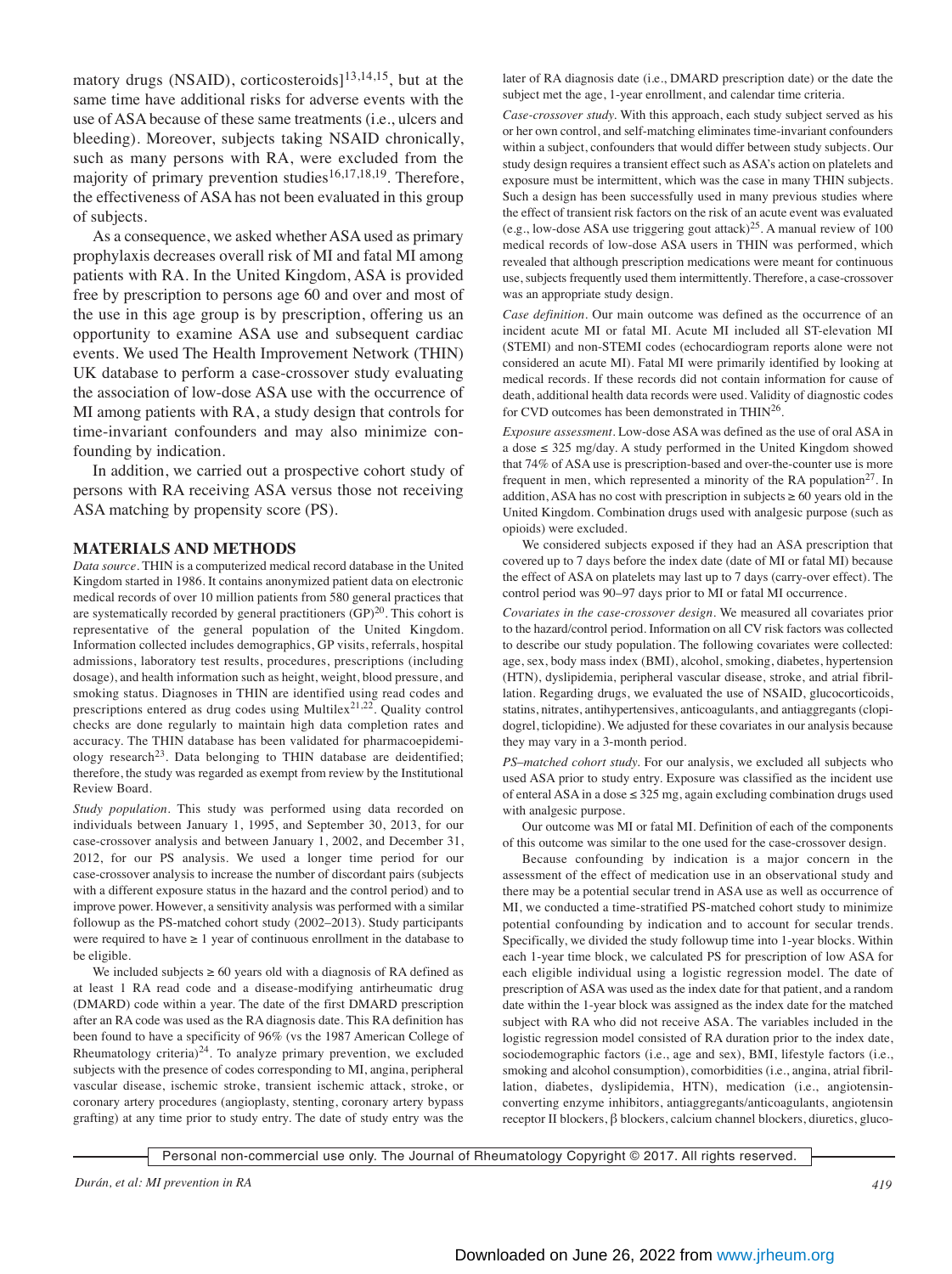corticoids, lipid-lowering drugs, nitrates, NSAID), and health utilization variables (i.e., GP visits, hospitalizations).

After calculation of PS using all the listed covariates within each accrual time block, we identified a PS-matched subject who did not receive ASA (i.e., a subject in the comparison cohort) for each patient receiving his/her first ASA (i.e., a subject in the exposed cohort) using a greedy-matching algorithm28,29.

*Statistical analysis.* Baseline characteristics were expressed as mean and SD for continuous variables and as percentages for qualitative variables.

*Case-crossover analysis.* A conditional logistic regression, stratified by the subject, was performed to estimate adjusted OR of ASA use and risk of MI. Medications and comorbidities listed above were adjusted for in the multivariable regression model. Considering that the duration of ASA's carry-over effect has been questioned with an interindividual variation between 2 and 5 days30,31,32,33, we also conducted a sensitivity analysis to look at exposure concurrent with the index date (the same day as the index day). In this sensitivity analysis, we used the same time frame of ASA exposure for the control period.

*Cohort study analysis.* Followup time started from the index date until subjects experienced the outcome of interest, died, discontinued enrollment, or the study period ended, whichever occurred first. Time-stratified Cox proportional hazard models were used to estimate the HR of ASA for the MI and its 95% CI. A crude analysis and an adjusted analysis including all covariates in the PS were performed.

A sensitivity analysis excluding users of ibuprofen and/or naproxen was performed in both study designs.

A level of significance of 0.05 two-sided was used. All analyses were performed using SAS 9.3.

## **RESULTS**

*Case-crossover analysis.* Our analysis included 270 patients with RA who experienced an incident MI during the study period. Mean age of MI diagnosis was 73.5 years (SD 7.4) and mean RA duration was 7.3 years (SD 5.0). There was a high frequency of comorbidities, with HTN present in 53.7% of subjects. The study participants' characteristics are described in Table 1. The frequency of the use of drugs that have a CV effect was similar in the hazard and control study periods (Table 2).

During the hazard period, 55 subjects were exposed to ASA and during the control period 44 subjects were exposed, with 27 discordant exposure statuses within subjects in the 2 observation periods. There was no significant association between ASA use and MI occurrence after adjusting for potential confounders with a crude OR of 2.37 (95% CI 1.04–5.43) and an adjusted OR of 1.83 (95% CI 0.71–4.71). Sensitivity analyses also did not show a protective effect of ASA (Table 3).

*PS-matched cohort study.* Our analysis included 1836 patients with RA with no previous CV events: 918 ASA initiators and 918 PS-matched subjects who had not received ASA. Prior to matching, there were 935 ASA initiators and 5819 potential comparators. Baseline characteristics were balanced in the 2 groups, with a mean age of 71 years, a high frequency of comorbidity, and a mean RA duration of 6.7 years (Table 1B).

Among ASA initiators there were 44 MI events during followup, while among ASA non-users there were 32 events

*Table 1A.* Study participants' characteristics: case-crossover analysis. All covariates are measured prior to the index date. Values are n  $(\%)$  or mean  $\pm$ SD unless otherwise specified.

| Characteristics               | Values         |
|-------------------------------|----------------|
| Subjects, n                   | 270            |
| Age, yrs                      | $73.5 \pm 7.4$ |
| Female                        | 151 (55.9)     |
| BMI, continuous               | $26.6 \pm 4.8$ |
| BMI, categorical              |                |
| Underweight                   | 12(4.4)        |
| Normal                        | 65(24.1)       |
| Overweight                    | 96(35.6)       |
| Obese                         | 46 (17.0)      |
| Missing                       | 51 (18.9)      |
| Smoking                       |                |
| Non-smoker                    | 102(37.8)      |
| Ex-smoker                     | 105(38.9)      |
| Current smoker                | 56 (20.7)      |
| Missing                       | 7(2.6)         |
| Alcohol                       |                |
| Non-drinker                   | 68 (25.2)      |
| Ex-drinker                    | 11(4.1)        |
| Current drinker               | 168(62.2)      |
| Missing                       | 23(8.5)        |
| <b>Diabetes</b>               | 45 (16.7)      |
| Dyslipidemia                  | 31 (11.5)      |
| Hypertension                  | 145(53.7)      |
| Antihypertensives             | 179 (66.3)     |
| Antiaggregants/anticoagulants | 26(9.6)        |
| Glucocorticoids               | 133 (49.3)     |
| Lipid-lowering drugs          | 68 (25.2)      |
| Nitrates                      | 19(7.0)        |
| <b>NSAID</b>                  | 151 (55.9)     |
| <b>GP</b> visits              | $11 \pm 17$    |
| Hospital visits               | $1 \pm 1$      |

BMI: body mass index (underweight  $\leq 18.5$ , normal weight = 18.5–24.9, overweight = 25–29.9, obese = BMI of 30 or greater); NSAID: nonsteroidal antiinflammatory drugs; GP: general practitioner.

recorded. There was no statistically significant difference in the risk of major CV events among ASA users compared with ASA non-initiators, with a crude HR of 1.42 (95% CI 0.90–2.24). After adjusting for all covariates, the effect estimate did not change materially (HR 1.39, 95% CI 0.87–2.23; Table 3).

## **DISCUSSION**

In our large population-based study performed among UK residents, we found that among patients with RA, the use of ASA did not provide a protective effect on the occurrence of MI. We performed 2 study designs to control for potential bias because of confounding by indication and both showed a nonsignificant association.

In the general population, studies evaluating ASA as a primary prophylaxis have shown conflicting results, probably related to the study population characteristics and composite endpoints. Initial results were highly encouraging. Particu-

Personal non-commercial use only. The Journal of Rheumatology Copyright © 2017. All rights reserved.

*420 The Journal of Rheumatology 2017; 44:4; doi:10.3899/jrheum.160930*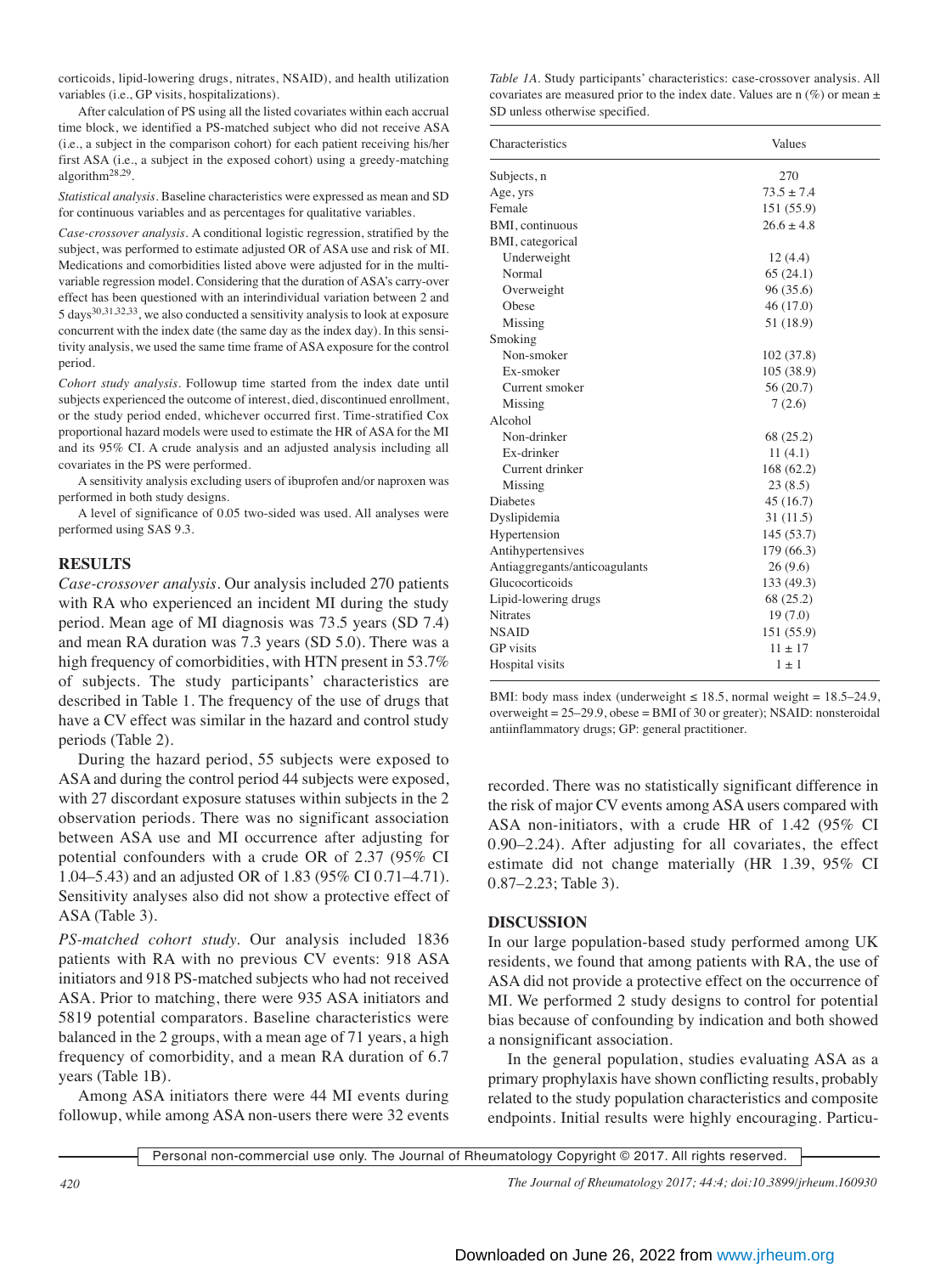*Table 1B.* Study participants' characteristics: propensity score–matched cohort study. All covariates are measured prior to the index date. Values are  $n$  (%) or mean  $\pm$  SD unless otherwise specified.

| Characteristics               | <b>ASA</b> Initiators | <b>ASA Non-users</b> |
|-------------------------------|-----------------------|----------------------|
| Subjects, n                   | 918                   | 918                  |
| Demographic characteristics   |                       |                      |
| Age, yrs                      | $71.5 \pm 7.2$        | $71.3 \pm 7.2$       |
| Female                        | 608(66.2)             | 601(65.5)            |
| <b>BMI</b>                    | $26.9 \pm 4.9$        | $27.1 \pm 4.9$       |
| Alcohol                       |                       |                      |
| Non-drinker                   | 237(25.8)             | 227 (24.7)           |
| Ex-drinker                    | 38(4.1)               | 40(4.4)              |
| Current drinker               | 643 (70.0)            | 651 (70.9)           |
| Smoking                       |                       |                      |
| Non-smoker                    | 445 (48.5)            | 406 (44.2)           |
| Ex-smoker                     | 309 (33.7)            | 322 (35.1)           |
| Current smoker                | 164 (17.9)            | 190(20.7)            |
| RA duration                   | $6.7 \pm 4.8$         | $6.7 \pm 4.7$        |
| Comorbidities                 |                       |                      |
| Angina                        | 40 (4.4)              | 29 (3.2)             |
| Atrial fibrillation           | 73(8.0)               | 67(7.3)              |
| <b>Diabetes</b>               | 128 (13.9)            | 117 (12.7)           |
| Dyslipidemia                  | 119(13.0)             | 132 (14.4)           |
| Hypertension                  | 489 (53.3)            | 512 (55.8)           |
| Cardiovascular disease drugs  |                       |                      |
| Antiaggregants/anticoagulants | 41 $(4.5)$            | 46(5.0)              |
| Antihypertensive drugs        |                       |                      |
| <b>ACE</b> inhibitors         | 228 (24.8)            | 261 (28.4)           |
| ARB                           | 101(11.0)             | 112(12.2)            |
| $\beta$ -blockers             | 180 (19.6)            | 180 (19.6)           |
| Calcium channel blockers      | 222 (24.2)            | 234(25.5)            |
| <b>Diuretics</b>              | 359 (39.1)            | 379 (41.3)           |
| Lipid-lowering drugs          | 239(26.0)             | 259 (28.2)           |
| <b>Nitrates</b>               | 39 (4.2)              | 33(3.6)              |
| Antiinflammatory drugs        |                       |                      |
| <b>NSAID</b>                  | 510 (55.6)            | 520 (56.6)           |
| Glucocorticoids               | 322(35.1)             | 311 (33.9)           |
| Health service use variables  |                       |                      |
| <b>GP</b> visits              | $9 \pm 8$             | $10 \pm 11$          |
| Hospital visits               | $1 \pm 1$             | $1 \pm 1$            |

ASA: aspirin; BMI: body mass index (underweight  $\leq 18.5$ , normal weight  $= 18.5 - 24.9$ , overweight  $= 25 - 29.9$ , obese  $=$  BMI of 30 or greater); RA: rheumatoid arthritis; ACE: angiotensin-converting enzyme; ARB: angiotensin receptor blocker; NSAID: nonsteroidal antiinflammatory drugs; GP: general practitioner.

*Table 2.* Frequency of potential time-varying confounders between hazard periods and control periods in the case crossover analysis. Values are n (%) unless otherwise specified.

| Variables                     | Case Period | Control Period |  |
|-------------------------------|-------------|----------------|--|
| Subjects, n                   | 270         | 270            |  |
| Antihypertensives             | 168(62.2)   | 157(58.1)      |  |
| Antiaggregants/anticoagulants | 24(8.9)     | 19(7.0)        |  |
| Glucocorticoids               | 105(38.9)   | 111(41.1)      |  |
| Lipid-lowering drugs          | 60(22.2)    | 62(23.0)       |  |
| <b>Nitrates</b>               | 14(5.2)     | 8(3.0)         |  |
| <b>NSAID</b>                  | 119(44.1)   | 113(41.9)      |  |

NSAID: nonsteroidal antiinflammatory drugs.

larly, the Physicians Health study found a decrease in risk of MI of more than 40% with the daily use of 325 mg of ASA; however, no significant association was seen for stroke. These were men, mainly healthy subjects who did not take  $NSAID<sup>16</sup>$ . A slightly lower but still clearly beneficial effect was seen for ASA 100 mg administered to male and female high-risk patients in the Primary Prevention Project with a 31% reduction in MI and a 23% reduction in total CV events, again with no protective effect for stroke<sup>18</sup>.

However, in the Women's Health Study, no association was found for ASA for their main composite outcome of major CV events, or for MI, whereas a protective effect was found for stroke (RR 0.76). In a subgroup analysis of women 65 years of age or older, the risk of major CV events was reduced by  $26\%$  with ASA use<sup>17</sup>. Similarly, studies performed in patients with diabetes with asymptomatic peripheral artery disease and Japanese individuals failed to show any benefit of  $ASA^{19,34,35}$ . A metaanalysis that was recently published showed a protective effect of ASA for primary prevention for nonfatal MI. However, studies were heterogeneous and no benefit was found for CVD mortality<sup>36</sup>.

These conflicting results suggest that primary prophylaxis may be applied only to a selected group of patients. Subjects with RA are a group that might require a low threshold for prescribing ASA because of their accelerated atherosclerosis linked to a dysfunctional endothelium, increased lipoprotein A, low-density lipoprotein oxidation, and altered high-density lipoprotein37,38,39. In addition, there is a high use of NSAID and corticosteroids among these patients, further increasing their risk of CV events<sup>13,15,40</sup>. However, these medications simultaneously put these patients at higher risk of events from ASA<sup>41</sup>. Our findings fail to show a protective effect of ASA in patients with RA in spite of their high-risk profile. It is possible that the prothrombotic risk conferred by chronic inflammation such as RA fails to be controlled by ASA, with additional factors in play, such as the use of corticosteroids (half of the patients were receiving oral corticosteroids).

Although a PS-matched analysis seemed like the most appropriate observational study for our study question, it is vulnerable to confounding by indication because of potential unmeasured confounders. A case-crossover analysis avoids interindividual variability of time-invariant confounders, so it theoretically better controls unmeasured time-invariant confounders. When looking at ASA exposure patterns over time in subjects of our study, we found that intermittent use of ASA was common; in addition, given that ASA's protective effect disappears a few days after interruption, we believe that a case-crossover analysis is an appropriate study design to assess the transient effect of ASA on the risk of MI. Further, most chronic risk factors for MI, such as HTN, are unlikely to change in a 3-month timespan, therefore we separated our index and control date by 90 days.

If ASA had a chronic effect on MI risk, a PS analysis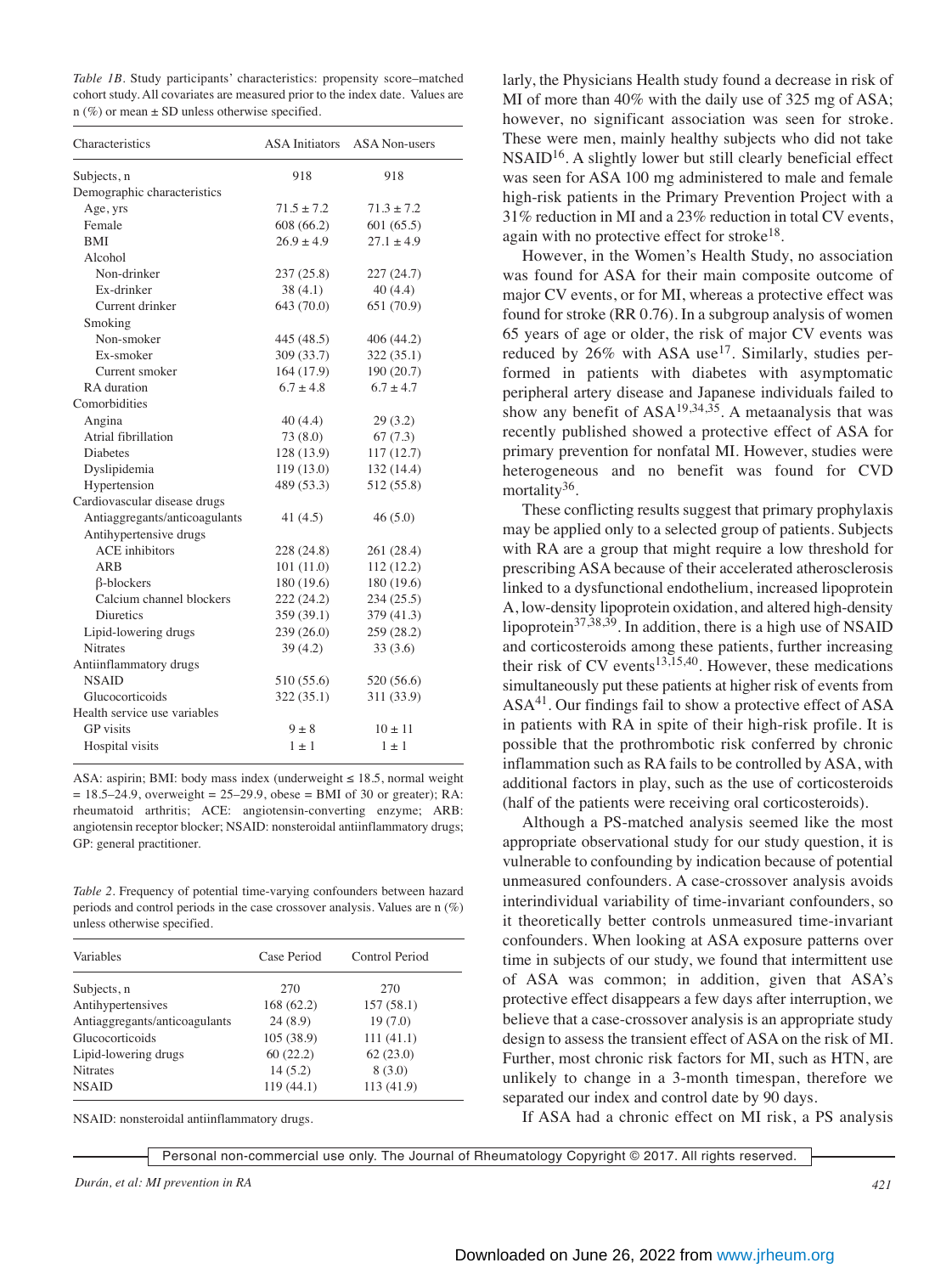*Table 3.* Study results from both study designs. Association of ASA with cardiovascular events in RA.

| <b>Study Design</b>                                      | Subjects, n | <b>Hazard Period</b> | Control Period      | Crude OR $(95\%$ CI;<br>case-crossover)<br>Crude HR (95% CI;<br>PS-matched analysis) | Adjusted OR (95% CI;<br>case-crossover)<br>Adjusted HR (95% CI;<br>PS-matched analysis) |
|----------------------------------------------------------|-------------|----------------------|---------------------|--------------------------------------------------------------------------------------|-----------------------------------------------------------------------------------------|
| Case-crossover: 7-day exposure<br>ASA users              | 270         | 55                   | 44                  | $2.37(1.04 - 5.43)$                                                                  | $1.83*(0.71-4.71)$                                                                      |
| Case-crossover: 2002–2012 time period,<br>7-day exposure | 219         |                      |                     |                                                                                      |                                                                                         |
| ASA users                                                |             | 47                   | 38                  | $2.29(0.94 - 5.56)$                                                                  | $1.96*(0.69-5.55)$                                                                      |
| Case-crossover: concomitant exposure                     |             |                      |                     |                                                                                      |                                                                                         |
| with index date<br>ASA users                             | 270         | 52                   | 42                  | $2.00(0.94 - 4.27)$                                                                  | $1.52*(0.65-3.59)$                                                                      |
|                                                          |             | ASA User             | <b>ASA Non-user</b> |                                                                                      |                                                                                         |
| PS-matched cohort                                        | 1836        |                      |                     |                                                                                      |                                                                                         |
| MI cases, n                                              |             | 44                   | 32                  |                                                                                      |                                                                                         |
| Total followup time, PY                                  |             | 3531                 | 3668                |                                                                                      |                                                                                         |
| Mean followup time, yrs                                  |             | 3.85                 | 4.0                 |                                                                                      |                                                                                         |
| Incidence rate, per 1000 PY                              |             | 12.46                | 8.72                |                                                                                      |                                                                                         |
|                                                          |             |                      |                     | $1.42(0.90 - 2.24)$                                                                  | $1.39**$ (0.87-2.23)                                                                    |

\* Adjusted for atrial fibrillation, diabetes, dyslipidemia, hypertension, peripheral vascular disease, stroke, NSAID, glucocorticoids, statins, nitrates, antihypertensives, anticoagulants, and antiaggregants. \*\* Adjusted RA duration, age, sex, body mass index, smoking, alcohol, angina, atrial fibrillation, diabetes, dyslipidemia, hypertension, angiotensin-converting enzyme inhibitors, antiaggregants/anticoagulants, angiotensin receptor II blockers, β-blockers, calcium channel blockers, diuretics, glucocorticoids, lipid-lowering drugs, nitrates, NSAID, general practitioner visits, hospitalizations. ASA: aspirin; RA: rheumatoid arthritis; PS: propensity score; PY: patient-years; NSAID: nonsteroidal antiinflammatory drugs.

would give a different result from the case-crossover analysis because the latter is looking at the immediate and transient effect of  $ASA^{42}$ . This does not seem to be the case according to our results, and this is concordant with studies showing a high risk of MI after ASA interruption<sup>43</sup>.

There are some limitations to our study. First, our study used a GP cohort report of RA, and our definition of RA required that DMARD use was listed, but RA drugs may not always be listed. Therefore, we may have missed RA subjects in the population. This could lead to selection bias if, for example, subjects with listed DMARD were those with more aggressive RA, a higher inflammatory state, and therefore higher CV risk. However, there is no reason to think that there is differential report of DMARD related to CV risk, so this should not invalidate our findings. In addition, owing to lack of reliable information on DMARD, we could not adjust for these drugs, which may modify CV risk $44,45$ . We also lacked information regarding RA activity, which is relevant given that inflammation may lead to a higher CVD risk<sup>5</sup>.

Because ours is an observational study based in a healthcare database, it is subject to potential confounding by indication. In the cohort study design, we may not have identified all potential risk factors for CV disease, such as family history of MI, despite the use of a PS that included all known CV risk factors and potential contraindications to ASA use. Incomplete reporting of some factors such as medications or smoking could have contributed to a further residual confounding effect. Using a case-crossover design minimizes this potential bias because it eliminates confounding by time-invariant factors. In our analysis, we compared 2 time periods within the same subject with relatively short interval (i.e., 90 days) so that the risk profile is likely to be similar in both hazard and control periods. Most CV risk factors are chronic diseases such as diabetes, HTN, and dyslipidemia, and it was unlikely for them to change in the 3 months that separated our 2 observation periods. Even so, we adjusted for any new medication use or comorbidities that differed between hazard and control periods. Still, some level of variation may exist in the severity of comorbidities, which may not be identified in this kind of database, such as an acute rise in blood pressure or a high frequency arrhythmia, which may lead to some residual confounding.

Using a case-crossover design, our crude analysis showed an increased risk for CV disease among ASA users and this may indicate confounding by indication because we do not expect ASA to increase risk given its biologic effect on platelets. It is likely that the drugs for which we adjusted not only had a confounding effect by themselves, but were proxies of the disease for which they were prescribed, which generated confounding by indication (HTN, diabetes, dyslipidemia). Therefore, adjusting for these drugs helped control for this type of confounding.

Our study is subject to potential misclassification of the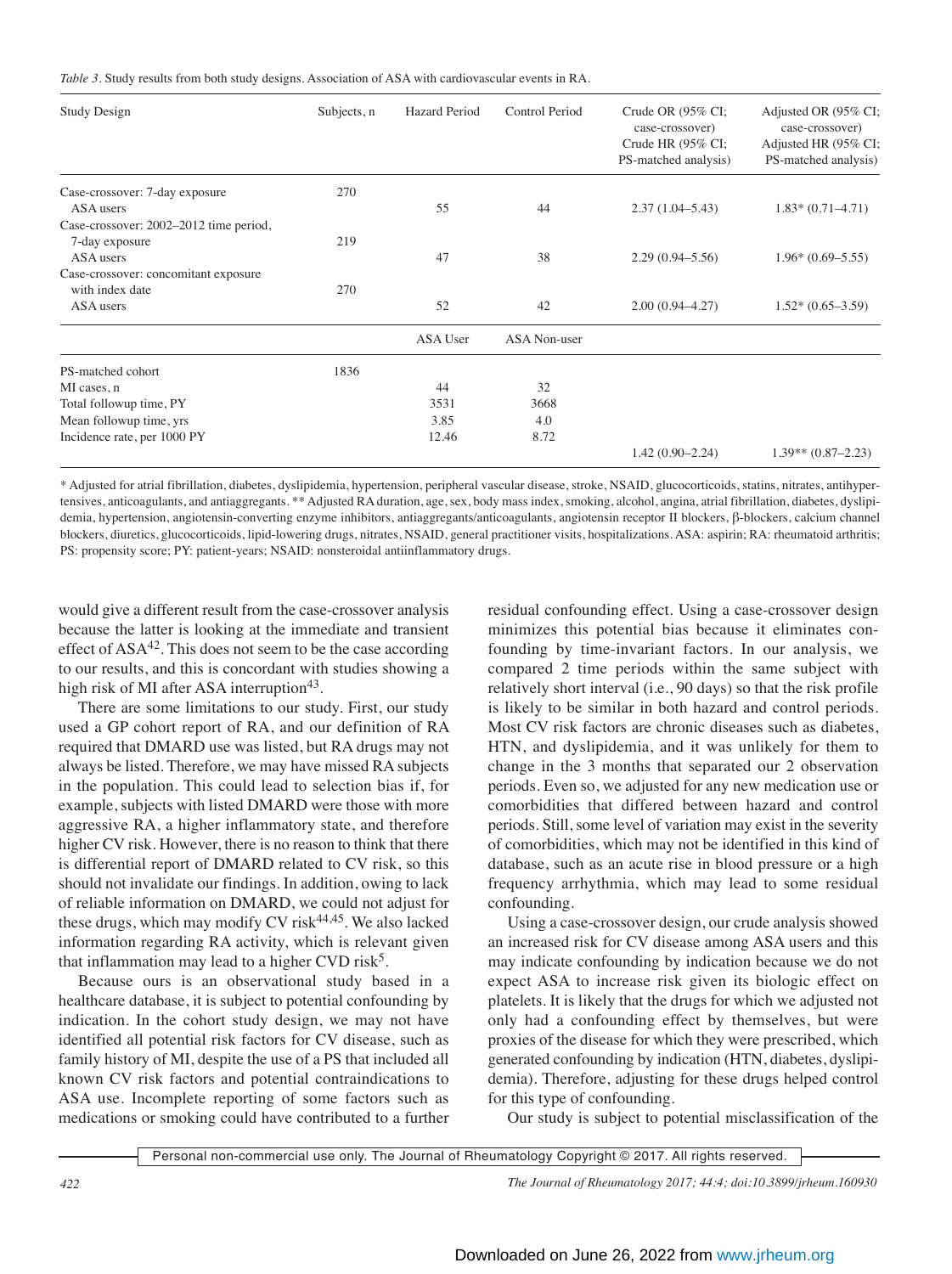exposure. It is likely there was poor adherence to ASA among RA subjects given that it is a population with polymedication with a high use of drugs with frequent gastrointestinal intolerance (DMARD, NSAID, glucocorticoids). A study performed in the United Kingdom showed that the odds of discontinuing ASA were 58% higher in patients with RA versus non- $RA^{46}$ . In addition, studies have shown that CV risk may increase when ASA is discontinued<sup>42</sup>. In our case-crossover design, we looked at ASA use close in time to the CV event. In addition, we looked at 2 time frames prior to the index date as ASA that may have a residual effect up to 7 days after discontinuation. Still, misclassification may exist given that our exposure status is based on prescriptions and we cannot be certain how regularly the medication was taken. Also, case-crossover studies are at risk of "persistent user bias" when looking at chronic drug prescriptions such as ASA given that subjects who are prescribed the drug just before the event are more numerous than subjects who stop taking the drug before the event<sup>47</sup>. This bias may lead to an increased risk estimation and may explain the lack of a protective effect seen in our study. Cohort studies are not susceptible to this bias.

Finally, comedication with ibuprofen and naproxen has been shown to interact with ASA<sup>30</sup>. We performed an analysis excluding all subjects who were taking these 2 NSAID and obtained similar results (data not shown).

Strengths of our study were its prospective collection of data over a prolonged timespan and its population base. The use of 2 study designs suggests that our findings are unlikely due to bias. To our knowledge, ours is the first study to evaluate primary prophylaxis in patients with RA, a population at high risk of CV events.

Our study did not detect a primary protective effect of ASA against MI among patients with RA.

#### **REFERENCES**

- 1. Turesson C, Jarenros A, Jacobsson L. Increased incidence of cardiovascular disease in patients with rheumatoid arthritis: results from a community based study. Ann Rheum Dis 2004;63:952–5.
- 2. Peters MJ, van Halm VP, Voskuyl AE, Smulders YM, Boers M, Lems WF, et al. Does rheumatoid arthritis equal diabetes mellitus as an independent risk factor for cardiovascular disease? A prospective study. Arthritis Rheum 2009;61:1571–9.
- 3. Solomon DH, Goodson NJ, Katz JN, Weinblatt ME, Avorn J, Setoguchi S, et al. Patterns of cardiovascular risk in rheumatoid arthritis. Ann Rheum Dis 2006;65:1608–12.
- 4. Meune C, Touzé E, Trinquart L, Allanore Y. High risk of clinical cardiovascular events in rheumatoid arthritis: Levels of associations of myocardial infarction and stroke through a systematic review and meta-analysis. Arch Cardiovasc Dis 2010;103:253-61.
- 5. Mackey RH, Kuller LH, Deane KD, Walitt BT, Chang YF, Holers VM, et al. Rheumatoid arthritis, anti-cyclic citrullinated peptide positivity, and cardiovascular disease risk in the women's health initiative. Arthritis Rheum 2015;67:2311-22.
- 6. Gabriel SE, Crowson CS, Kremers HM, Doran MF, Turesson C, O'Fallon WM, et al. Survival in rheumatoid arthritis: a population-based analysis of trends over 40 years. Arthritis Rheum 2003;48:54–8.
- 7. Goodson NJ, Wiles NJ, Lunt M, Barrett EM, Silman AJ, Symmons DP. Mortality in early inflammatory polyarthritis: cardiovascular mortality is increased in seropositive patients. Arthritis Rheum 2002;46:2010–9.
- 8. Meune C, Touzé E, Trinquart L, Allanore Y. Trends in cardiovascular mortality in patients with rheumatoid arthritis over 50 years: a systematic review and meta-analysis of cohort studies. Rheumatology 2009;48:1309–13.
- 9. Widdifield J, Bernatsky S, Paterson JM, Tomlinson G, Tu K, Kuriya B, et al. Trends in excess mortality among patients with rheumatoid arthritis in Ontario, Canada. Arthritis Care Res 2015;67:1047-53.
- 10. Peters MJ, Symmons DP, McCarey D, Dijkmans BA, Nicola P, Kvien TK, et al. EULAR evidence-based recommendations for cardiovascular risk management in patients with rheumatoid arthritis and other forms of inflammatory arthritis. Ann Rheum Dis 2010;69:325-31.
- 11. Antithrombotic Trialists' Collaboration. Collaborative meta-analysis of randomised trials of antiplatelet therapy for prevention of death, myocardial infarction, and stroke in high risk patients. BMJ 2002;324:71-86.
- 12. Seshasai SR, Wijesuriya S, Sivakumaran R, Nethercott S, Erqou S, Sattar N, et al. Effect of aspirin on vascular and nonvascular outcomes: meta-analysis of randomized controlled trials. Arch Intern Med 2012;172:209-16.
- 12a. US Food and Drug Administration. Use of aspirin for primary prevention of heart attack and stroke. Available from: www.fda.gov/Drugs/ResourcesForYou/Consumers/ucm390574.htm
- 13. Trelle S, Reichenbach S, Wandel S, Hildebrand P, Tschannen B, Villiger PM, et al. Cardiovascular safety of non-steroidal anti-inflammatory drugs: network meta-analysis. BMJ 2011;342:c7086.
- 14. Davis JM 3rd, Maradit Kremers H, Crowson CS, Nicola PJ, Ballman KV, Therneau TM, et al. Glucocorticoids and cardiovascular events in rheumatoid arthritis: a population-based cohort study. Arthritis Rheum 2007;56:820-30.
- 15. Aviña-Zubieta JA, Abrahamowicz M, De Vera MA, Choi HK, Sayre EC, Rahman MM, et al. Immediate and past cumulative effects of oral glucocorticoids on the risk of acute myocardial infarction in rheumatoid arthritis: a population-based study. Rheumatology 2013;52:68-75.
- 16. Steering Committee of the Physicians' Health Study Research Group. Final report on the aspirin component of the ongoing Physicians' Health Study. N Engl J Med 1989;321:129-35.
- 17. Ridker PM, Cook NR, Lee IM, Gordon D, Gaziano JM, Manson JE, et al. A randomized trial of low-dose aspirin in the primary prevention of cardiovascular disease in women. N Engl J Med 2005;352:1293–304.
- 18. de Gaetano G; Collaborative Group of the Primary Prevention Project. Low-dose aspirin and vitamin E in people at cardiovascular risk: a randomised trial in general practice. Collaborative Group of the Primary Prevention Project. Lancet 2001;357:89–95.
- 19. Ikeda Y, Shimada K, Teramoto T, Uchiyama S, Yamazaki T, Oikawa S, et al. Low-dose aspirin for primary prevention of cardiovascular events in Japanese patients 60 years or older with atherosclerotic risk factors: a randomized clinical trial. JAMA 2014;312:2510-20.
- 20. NHS Digital. Attribution dataset GP registered populations scaled to ONS population estimates, 2011. [Internet. Accessed January 19, 2017.] Available from: content.digital.nhs.uk/pubs/gpregpop11
- 21. Chisholm J. The Read clinical classification. BMJ 1990;300:1092.
- 22. First Databank. Multilex. [Internet. Accessed January 6, 2017.] Available from: www.fdbhealth.co.uk/solutions/multilex
- 23. Lewis JD, Schinnar R, Bilker WB, Wang X, Strom BL. Validation studies of the health improvement network (THIN) database for pharmacoepidemiology research. Pharmacoepidemiol Drug Saf 2007;16:393–401.